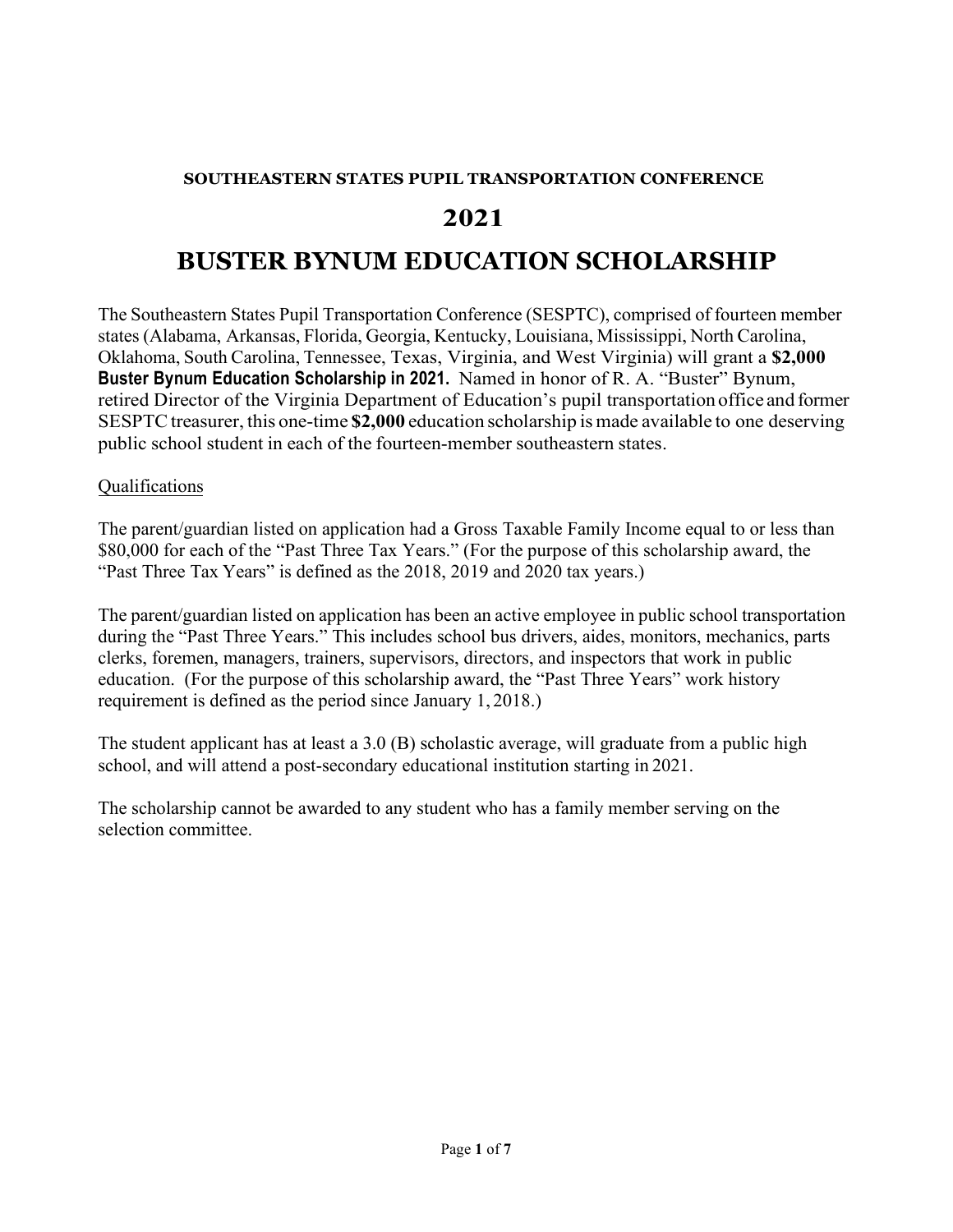# **Submission of Application and Timeline (Dates need to be added for your state)**

- 1. \_\_\_\_\_\_\_\_\_\_\_\_ Applications are due to the local school system transportation office in your county. April 16, 2021
- 2. **April 30, 2021** Entry mailed to state (**Arkansas**) A local selection committee established in each school system shall select from all local applicants a finalist whose application must be submitted to the STATE SESPTC Scholarship Selection Committee. Only one application from each school system will be judged at the state level. Applications shall not be submitted to the state by student applicants.
- **3. June 1, 2021. The state SESPTC Scholarship Selection Committee will select the state'swinner. Information on the winner of the scholarship will be sent to June Eanes, Delegate Coordinator, SESPTC, by June 1, 2021. Her email address is SESPTC@verizon.net. Attached is the form to be used to submit the information on the scholarship winner.**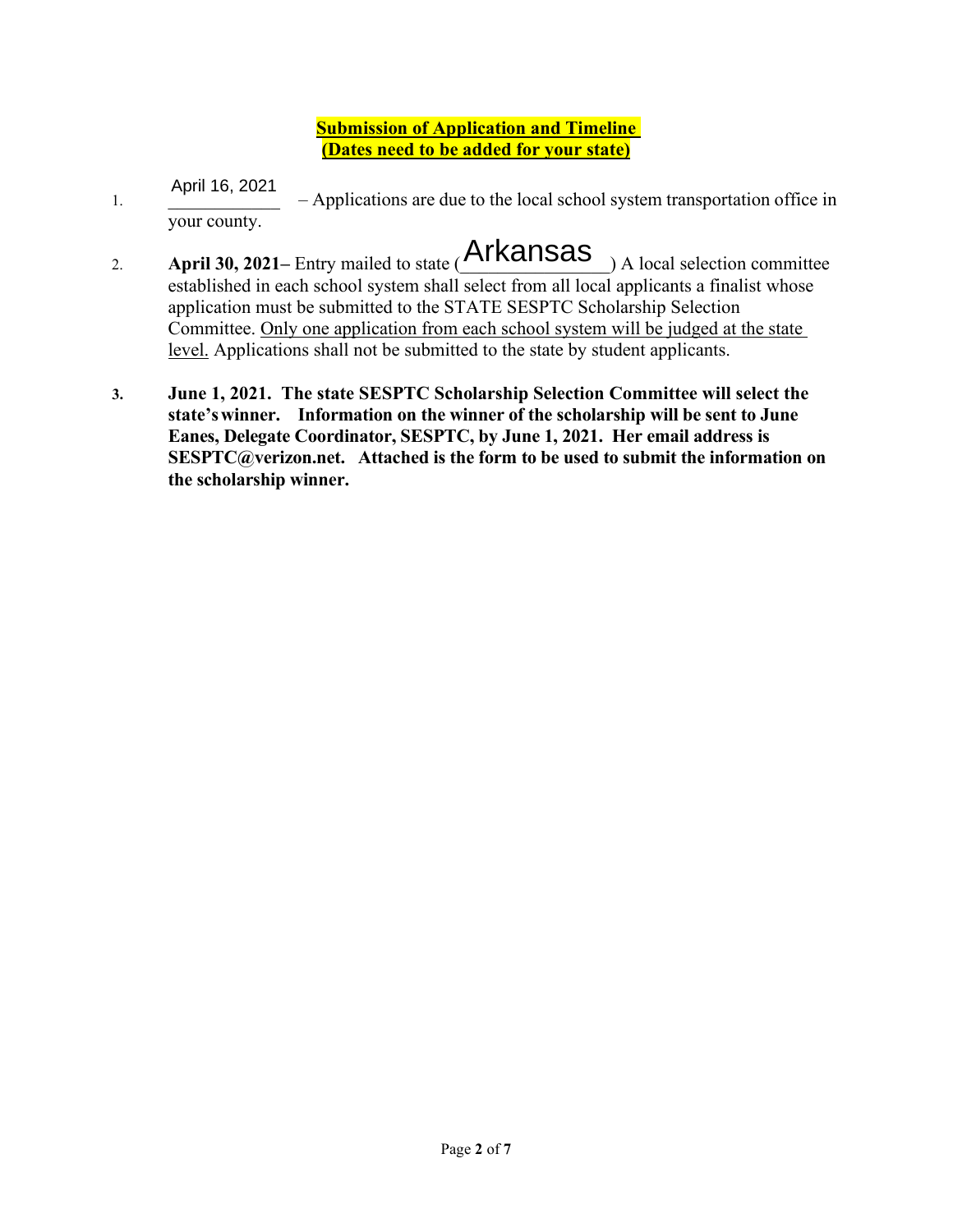# **Southeastern States Pupil Transportation Conference (SESPTC) Buster Bynum Education Scholarship Application**

**(Application must be typed)**

## **SECTION I APPLICANT PERSONAL INFORMATION**

|  |  | The parent/guardian on behalf of his or her child must submit the application. |
|--|--|--------------------------------------------------------------------------------|
|  |  |                                                                                |

| Parent/Guardian Name: (Must have been a school transportation employee since January 1, 2018)                                                                                                                                 |      |       |                     |
|-------------------------------------------------------------------------------------------------------------------------------------------------------------------------------------------------------------------------------|------|-------|---------------------|
|                                                                                                                                                                                                                               |      |       |                     |
|                                                                                                                                                                                                                               | City | State | Zip                 |
|                                                                                                                                                                                                                               |      |       |                     |
|                                                                                                                                                                                                                               |      |       |                     |
| Employer Organization's Contact Person: Maria Contact Person: Maria Contact Person: Maria Contact Person: Maria Contact Person: Maria Contact Person: Maria Contact Person: Maria Contact Person: Maria Contact Person: Maria |      |       |                     |
|                                                                                                                                                                                                                               |      |       |                     |
| Name of Student:                                                                                                                                                                                                              |      |       |                     |
| Name of School from which the student will graduate in 2021:<br><u>Letting and the student will graduate in</u> 2021:                                                                                                         |      |       |                     |
|                                                                                                                                                                                                                               |      |       |                     |
|                                                                                                                                                                                                                               |      |       | $\mathsf{Zip} \_\_$ |
|                                                                                                                                                                                                                               |      |       |                     |
| I certify, as parent/guardian of<br>that the combined family income of both parents/guardians did not exceed \$80,000 for each of the past<br>3 years beginning with 2018.                                                    |      |       |                     |

| Parent/Guardian S<br>,<br>Signature |  |  |
|-------------------------------------|--|--|
|                                     |  |  |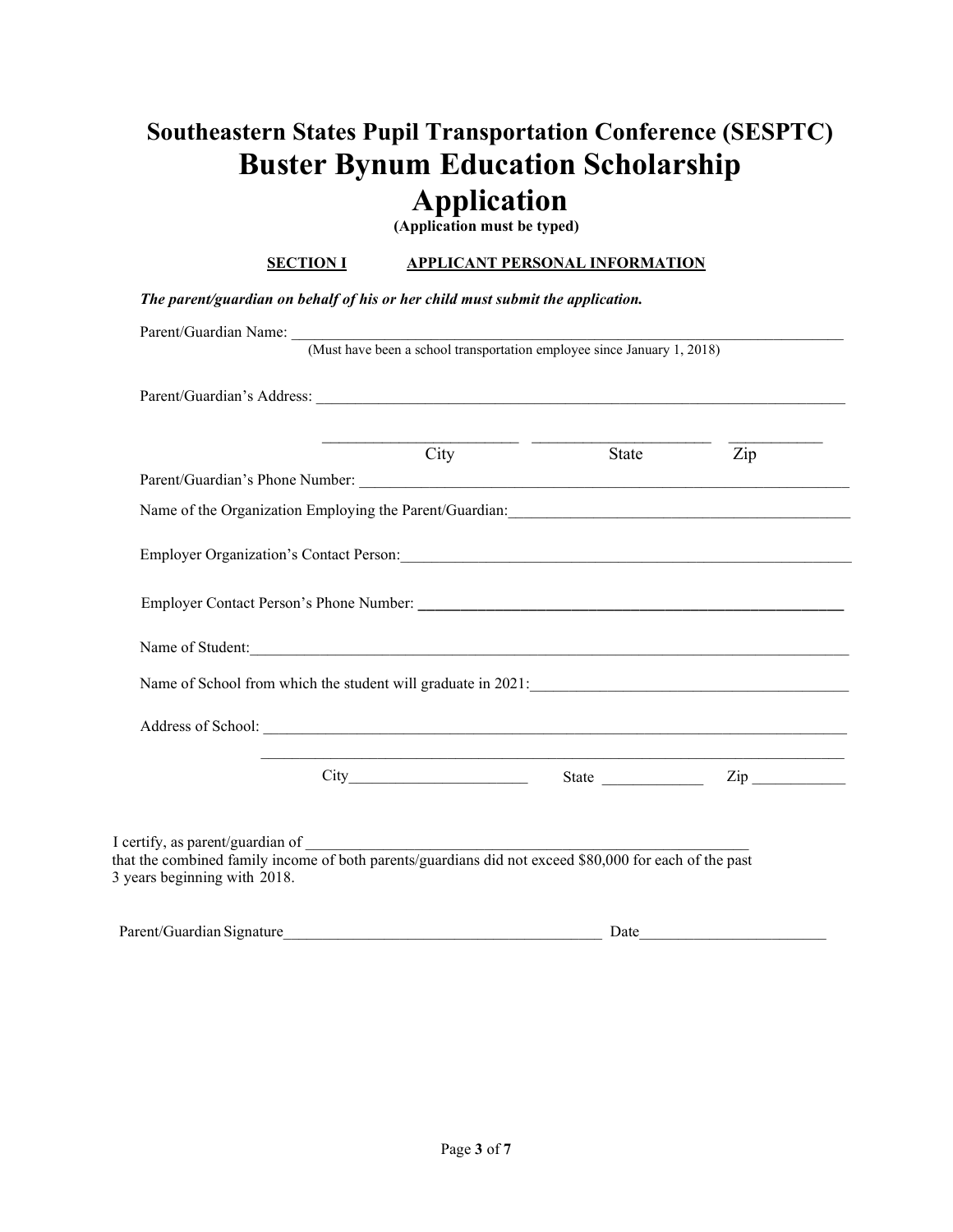# **Selection Criteria**

Selection of applicants will be based on the following criteria:

- **Scholarship (25 points)** The student shall have a cumulative grade point average (grades  $9 - 11$ ) of 3.0(B) minimum, as verified by official high school academic records.
- Leadership (15 points) The student shall have demonstrated outstanding leadership skills and abilities in co-curricular activities and community service activities.
- **Citizenship/Service (25 points)** The student shall have demonstrated exemplary citizenship qualities that include not only maturity, loyalty, responsibility, integrity, and trustworthiness; but also, a concern for the well-being of all citizens and shall have rendered unselfish service and assistance to others, to the school, and to the community.
- **Essay (35 points)** The student shall have explained in a **typewritten** essay of not more than 500 words Why he/she applied for the scholarship and how the scholarship will be used.

## **SECTION II SCHOLARSHIP: EDUCATIONAL DATA (PLEASE ENCLOSE TRANSCRIPT)**

|                                                                            | Year of Graduation:            |
|----------------------------------------------------------------------------|--------------------------------|
| CEEB/SAT/ACT Score:                                                        | GPA:                           |
| $College(s) / Vocational Technical School(s)$ to which you seek admission. |                                |
|                                                                            | Yes<br>Accepted?<br>No         |
|                                                                            | Accepted?<br>Yes<br>No         |
| 3.                                                                         | $\perp$ Yes<br>Accepted?<br>No |
| List any part-time or full-time work experience.                           |                                |
|                                                                            |                                |
|                                                                            |                                |
|                                                                            |                                |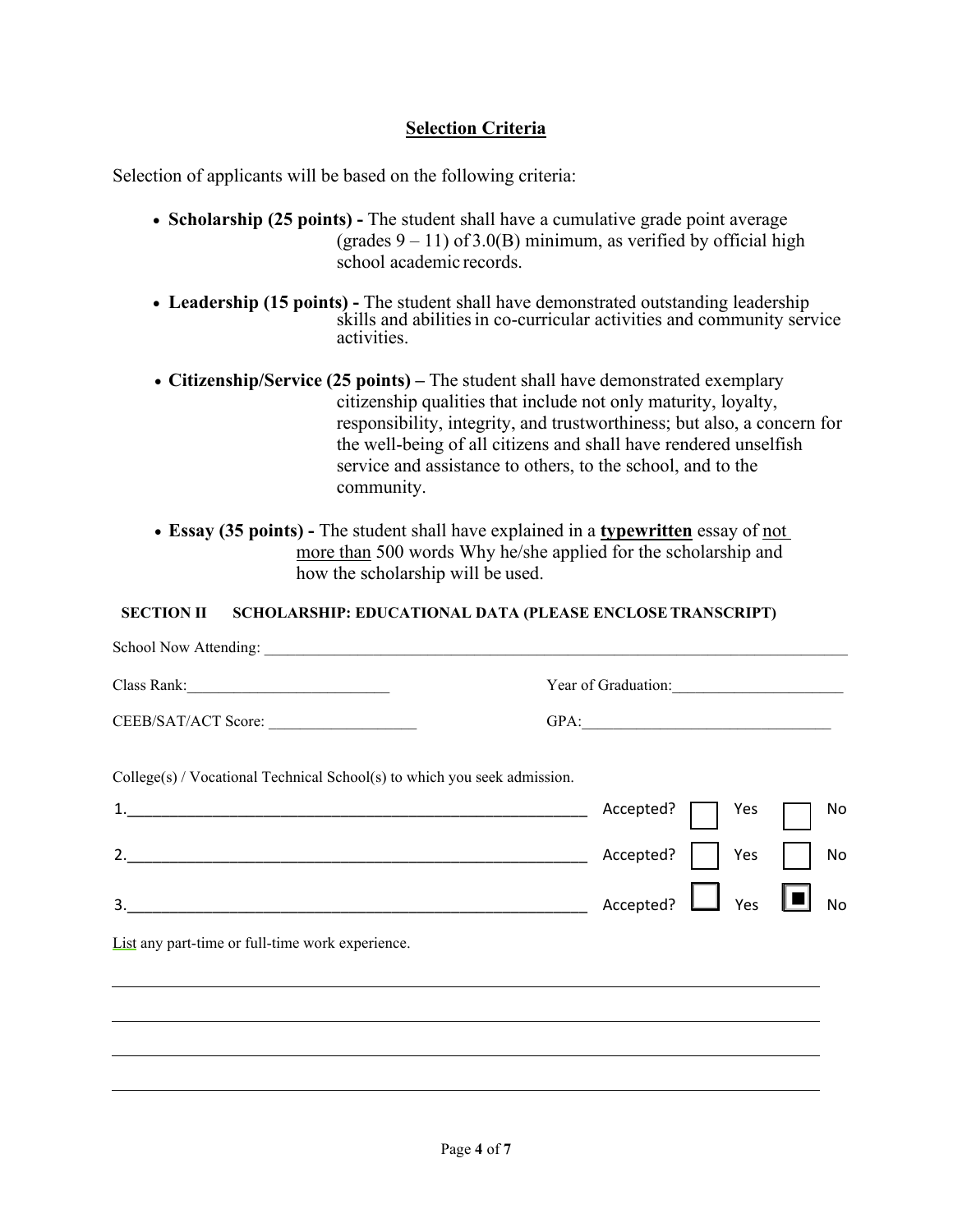#### **SECTION III: LEADERSHIP/INVOLVEMENT/LEADERSHIP AND SERVICE**

List all co-curricular activities in which you have participated, including honors and awards.

List athletics in which you have participated.

List community service activities or projects in which you have participated.

List any special interests or hobbies.

Why do you desire to continue your education?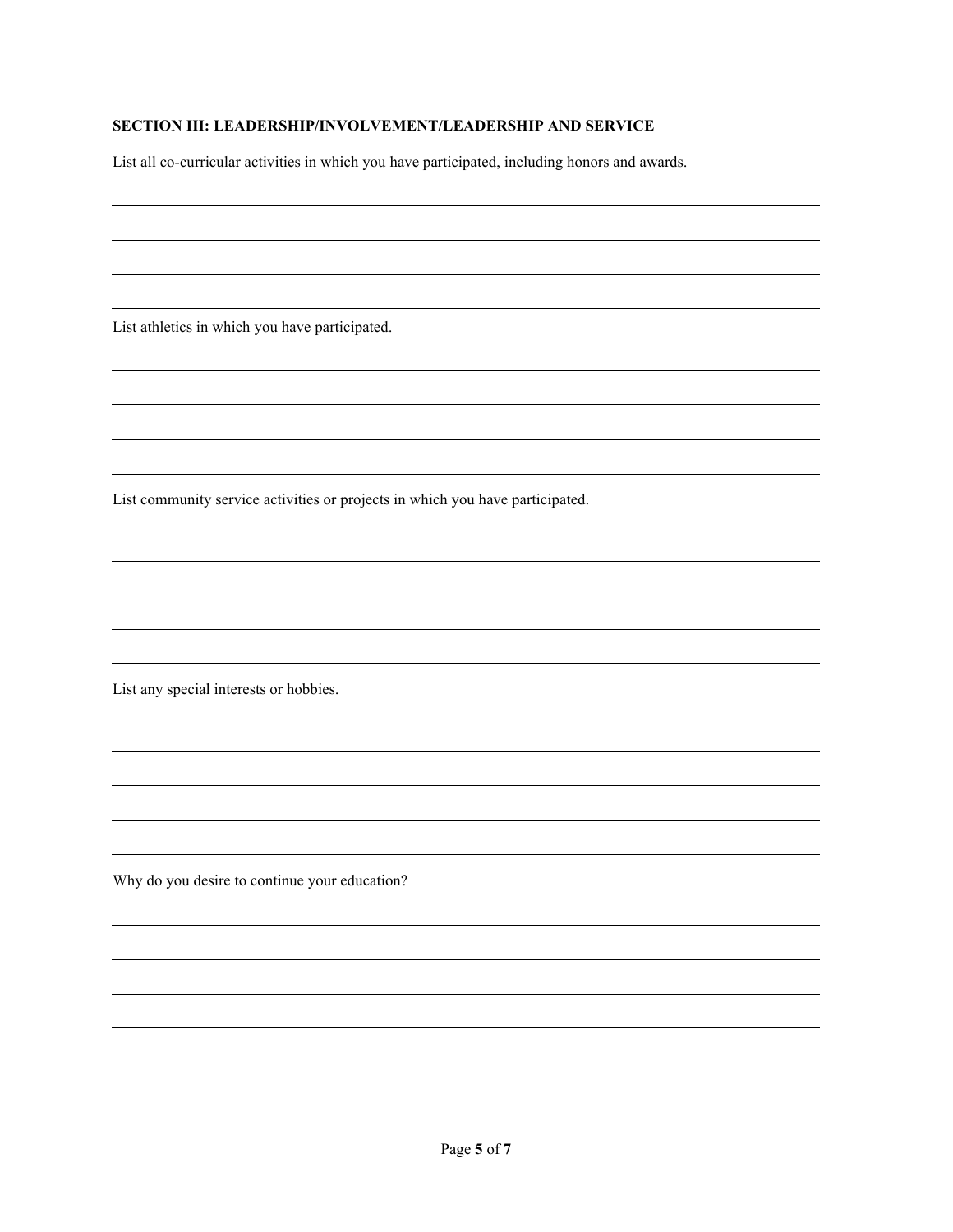#### **SECTION IV: ESSAY**

Please describe in a **typewritten 500 word or less essay** why you have applied for this scholarship and how you would use the scholarship. Applicants should proofread their essays for grammar, spelling and syntax.

#### **REFERENCES/CERTIFICATIONS**

- 1. Please provide a letter from the parent/guardian's employer verifying employment in public school transportation since January 1, 2018 and documenting financial need (Gross Taxable Family Income equal to or less than \$80,000 for each of the past three tax years).
- 2. Please provide a letter from the student's high school guidance counselor or other authorized high school official verifying the student's grade point average, anticipated graduation from high school and planned attendance at a postsecondary educational institution in the fall of 2021.
- 3. Please provide a letter of support from one school staff member and one adult family acquaintance of the student, stating why the award should be made to this student.

#### **SECTION VI: SUBMISSION – CHECKLIST**

#### **Please check to make sure you have submitted all documentation below:**

Completed Application Form, Signed

500 Word (Maximum) Essay included in this application

Official High School Transcript

Letters for each:

Verified Parent/Guardian transportation employment since January 1, 2018



High School Counselor/authorized high school official statement of student's grade point average, anticipated graduation, planned attendance at a postsecondary education institution in the fall of 2021

Support letter from two adults – teachers and adult family acquaintances of the student

#### **PLEASE CHECK THE APPLICATION FOR COMPLETENESS BEFORE SIGNING BELOW. APPLICATION MUST BE SUBMITTED NO LATER THAN.**

| Signature of Applicant and Contract and Contract of Applicant                                                                                                                                                                  |
|--------------------------------------------------------------------------------------------------------------------------------------------------------------------------------------------------------------------------------|
| Signature of Parent/Guardian and Contract and Contract of Parents and Contract and Contract of Parents and Contract of the Contract of the Contract of the Contract of the Contract of the Contract of the Contract of the Con |